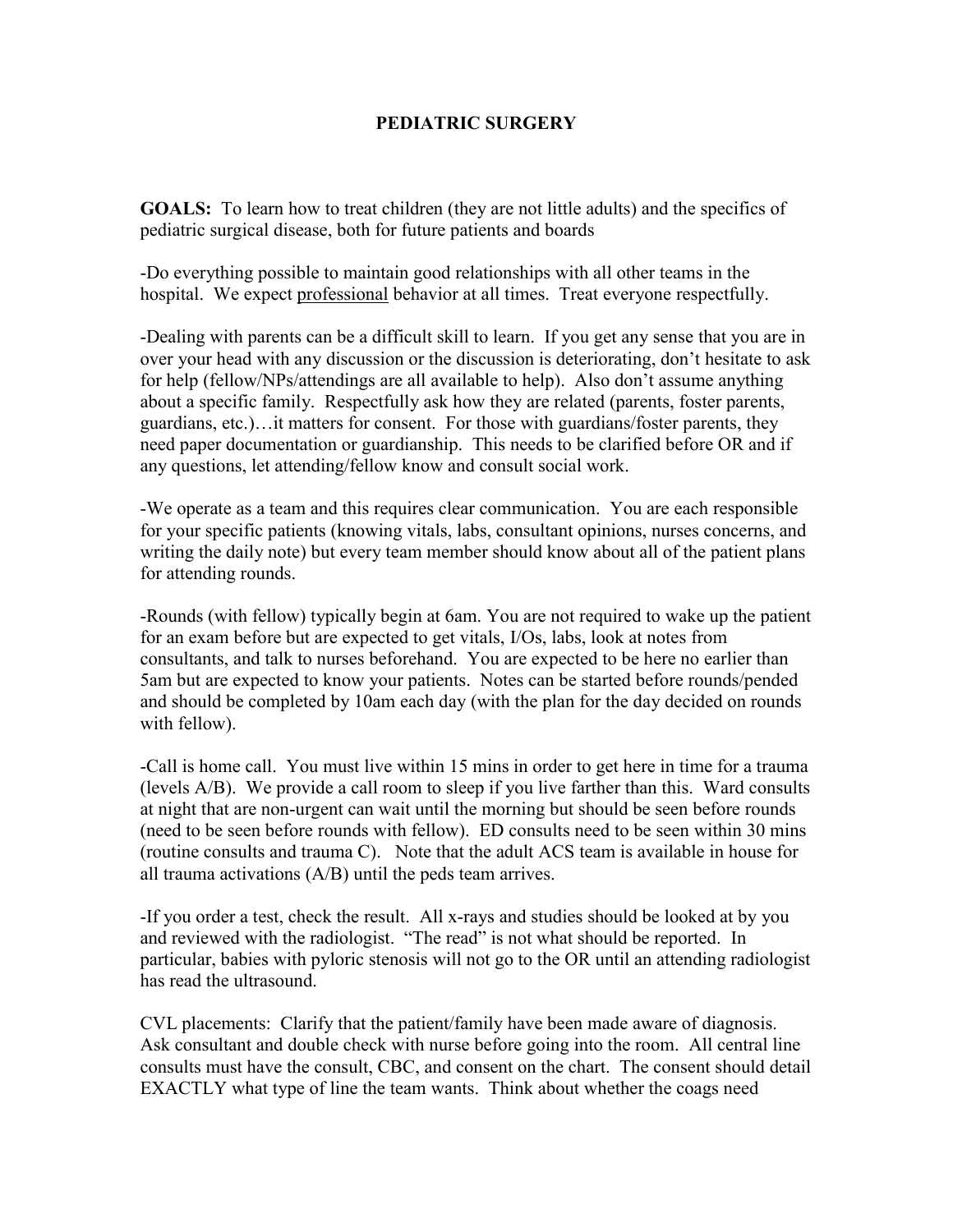checking and be sure the platelets and coags are corrected (liver disease and leukemia). Consider if duplex ultrasound or MRV is needed.

All consults for broviac removal should be referred to Hanny/Rosemary asap…fill out paperwork and let them know so they can schedule a time with sedation.

MORPHINE: Dose is 0.05mg/kg/dose for children on the basic unit and 0.1mg/kg/dose for 5700/5800 but watch out for big kids (don't give them above what you would for an adult). Morphine drips are done for babies and is calculated as 0.01-0.03mg/kg/hr and is ordered as a continuous on a PCA pump for children on basic and a drip in NICU/PICU. No morphine should be given to babies post pyloromyotomy (just follow the postop order set for pain control).

TPN: Hanny/Rosemary are here to help, however you are expected to learn how to calculate TPN (please do sample TPN calculation and we will correct it)

MEDICATIONS: All meds are ordered mg/kg and need to be double-checked. Remember not to overdose big kids (adult dose is the max dose given) \*\*use our peds surg order sets and this will help with dosing questions, if you have more questions call pharmacy or ask fellow/NPs/attending

CONSENTS: Make sure the person signing is legally able to sign. The risks portion of the consent must be filled out. Always include "infection, bleeding, damage to surrounding structures, anesthesia-related risks" and any other specific risks to that surgery (anastomotic leak, bowel injury, need for more surgery etc.) Always fill out the blood consent portion if possibility of blood transfusion (i.e. the NICU consent doesn't replace ours)

OR: Cases for the day are assigned by the fellow. Please be on time for each case and prepared (know the patient's history, labs, etc.). Residents are invited to scrub in all cases scrubbed by fellow (especially the NICU babies that have unique anatomy). When assigned to Same Day Surgery (across the street) you must be there at 7 and will be excused from rounds (cases move much quicker there and you should do the paperwork asap for each case).

EPIC: We have a lot of smart phrases that are specific to peds surg. Please use them. Notes for the day are to be cosigned by the attending specific to each patient. If that attending is gone (day off or weekend), it will go to the attending on call for that day. Avoid using the phrase "no acute events" in the subjective. Ask the RN specifically about pain, diet, etc. If there are any questions, ask the fellow.

## FILLMORE: fillmore.llu.ad.lluahsc.org

This is a specific database for pediatric surgery patients. Every inpatient needs to be added to the list (name, room number, attending, date of consult/OR, plan). It is the job of the on-call resident to ensure that all of the patients are added and room numbers are